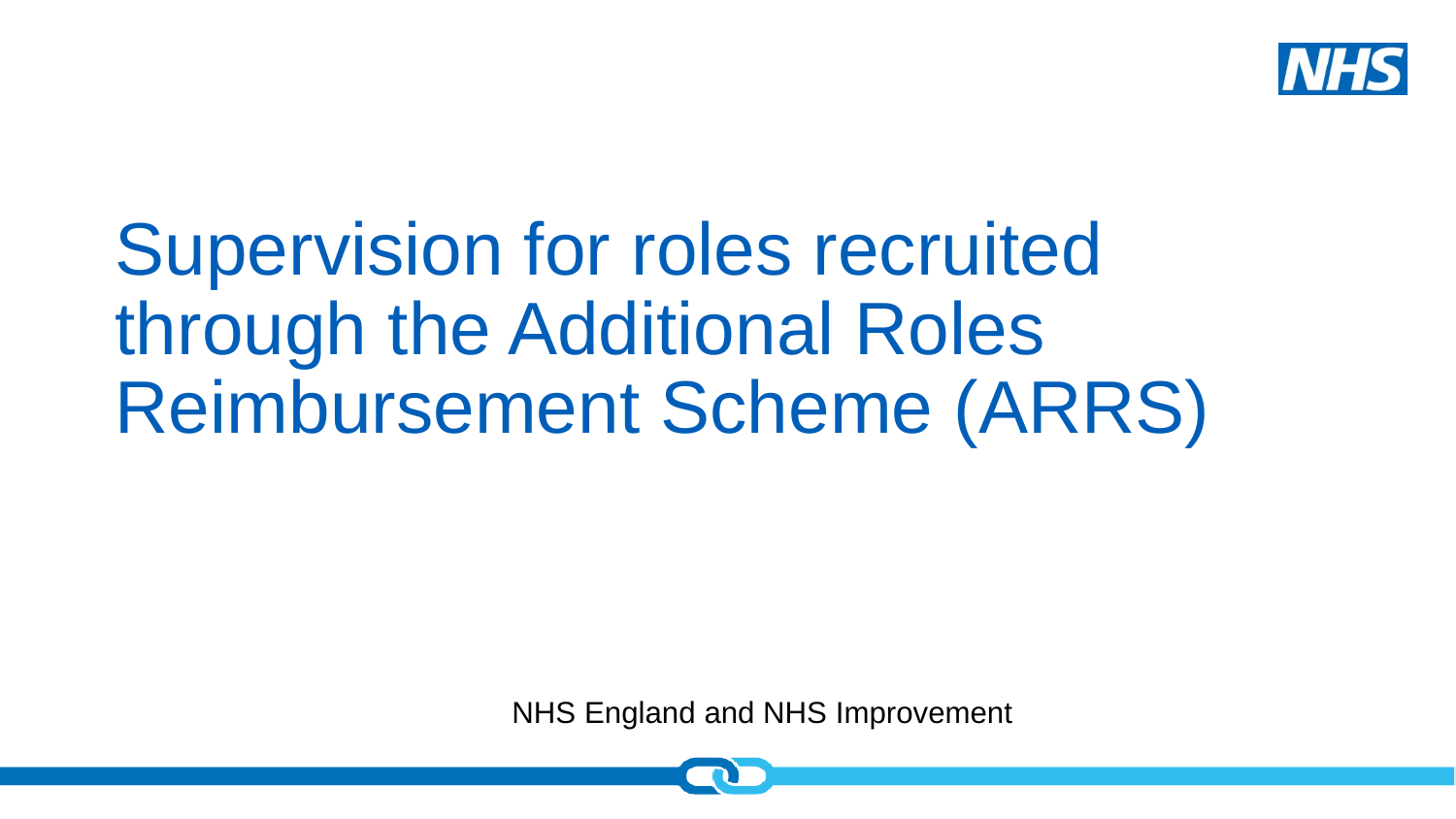### Aim of this resource



Page 38 of the [Network Contract Direct Enhanced Service](https://www.england.nhs.uk/wp-content/uploads/2020/03/Network-Contract-DES-Specification-PCN-Requirements-and-Entitlements-2020-21-October-FINAL.pdf) (DES) outlines a number of requirements that every PCN must comply with, in relation to roles recruited through the Additional Roles Reimbursement Scheme (ARRS). This list of requirements includes a specific request for all additional roles to have "access to appropriate clinical supervision and administrative support."

This resource is not intended to be considered as contractual guidance or to be used as a lever for contractual enforcement, but is intended to support PCNs in developing their practitioners and providing both patient and practitioner safety through supervision. This resource offers examples of good practice in relation to clinical supervision, and provide PCNs with additional considerations on what good supervision looks like for each role.

This resource, developed in collaboration with Health Education England, offers:

- A further definition of what good supervision looks like in relation to the roles recruited through the ARRS.
- Advice on who can provide supervision to the roles.
- Example case studies from a range of PCNs who have developed innovative supervision practices that support their practitioners.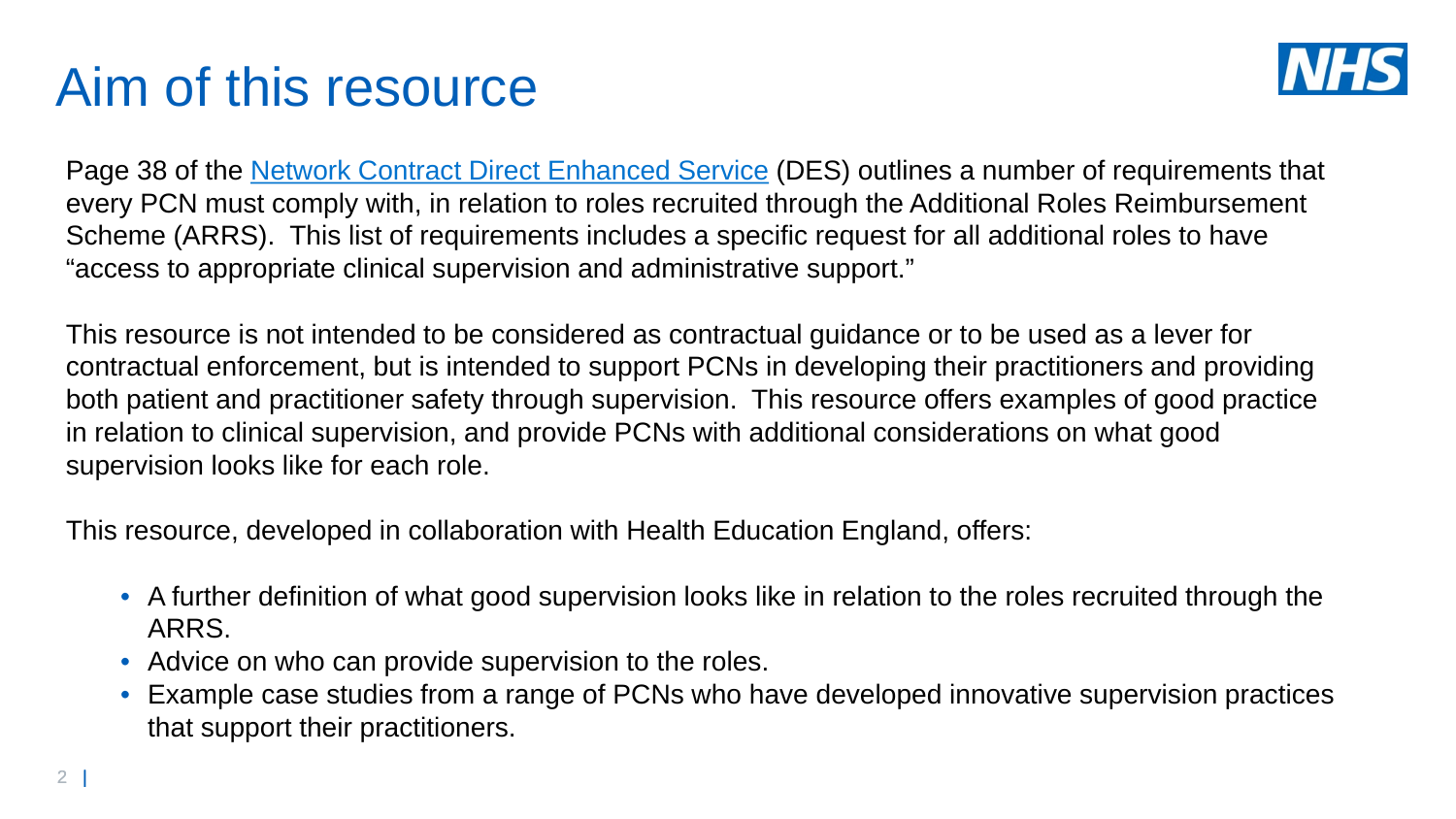# What is supervision?



- Supervision is considered a process by which one worker must work with another to meet professional, organisational and personal objectives, which together promote the best outcomes for the patient.
- For the purpose of the additional roles in the ARRS, it would be our recommendation that a PCN considers supervision in the context of the two types described below. These definitions reflect the latest HEE guidance on [workplace supervision](https://www.hee.nhs.uk/our-work/advanced-practice/reports-publications/workplace-supervision-advanced-clinical-practice).

#### **Clinical Supervision**

- Provided in the clinical setting
- Aimed at all of the roles in the ARRS, particularly those in a clinical setting
- Purpose includes:
	- To offer debrief to ensure patient and practitioner safety
	- Undertaking work place based assessment
	- Reflecting and reviewing practice
	- Discussing individual cases
- Supporting changes in practice where necessary The frequency, structure and delivery of supervision and governance arrangements should be flexible according to the individual requirements and the complexity of their role; guided by the experience, capability and confidence of individual practitioners; the setting and their employer

#### **CPD Supervision**

- Provided by the employer or line manager
- Aimed at all of the roles in the ARRS
- This type of supervision is required to evidence maintained capabilities and continued professional development (CPD)
- Provided on a regular basis (for example six weekly)
- Purpose includes:
	- Touching base
	- Discussing ways of working
	- Developing teams
	- Identifying any learning needs, opportunities and support
	- Reflection on incidents/learning events
	- Peer review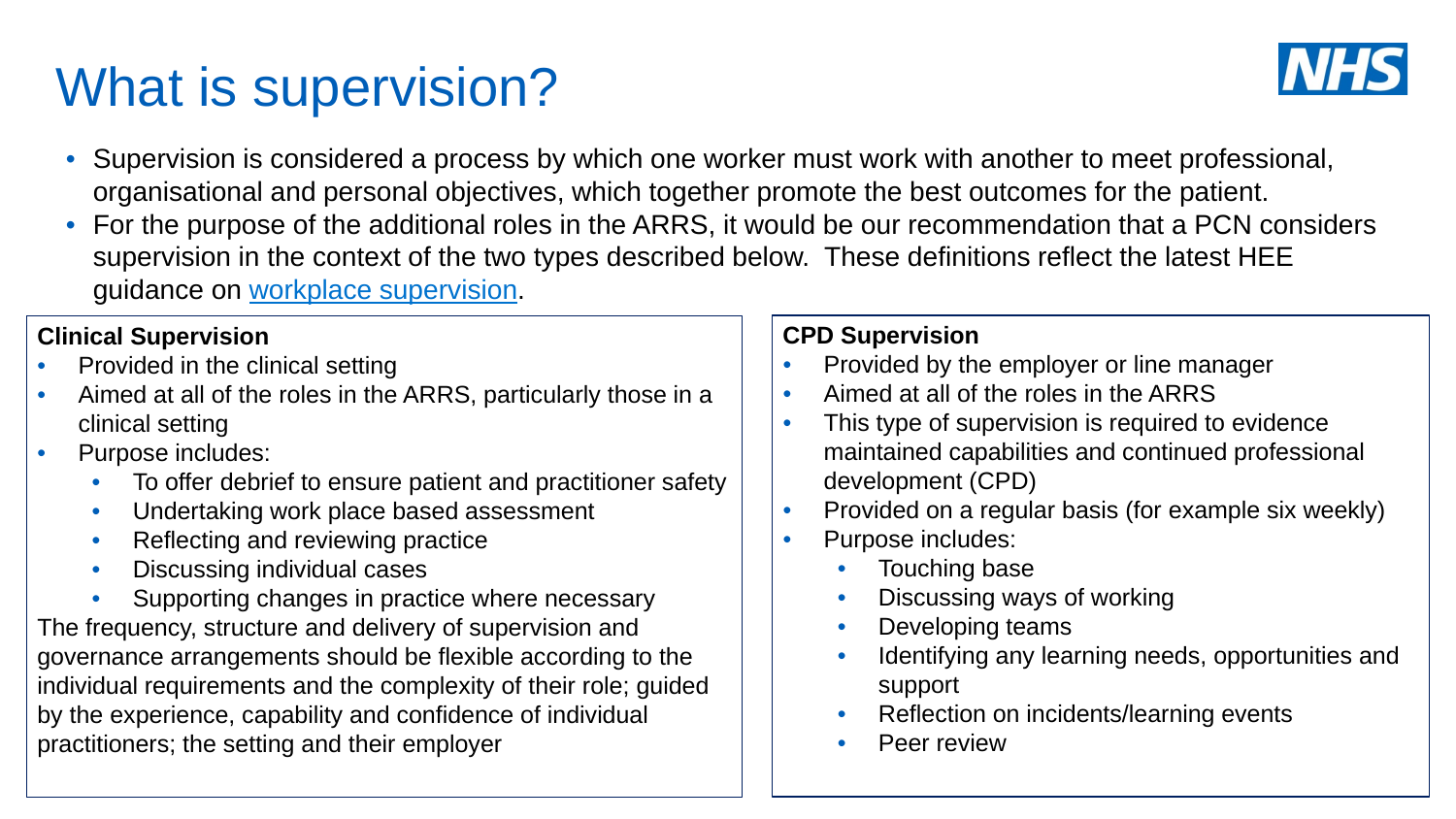## What is the expectation per role in the ARRS?



It is our recommendation that in order to support both patient and practitioner safety, each clinical role recruited through the ARRS has access to the following types of supervision:

| <b>Clinical roles</b>                | <b>Clinical supervision</b>  | <b>CPD supervision</b>  | An appropriate named<br>individual in the PCN to<br>provide general advice and<br>support on a day to day<br><b>basis</b> |
|--------------------------------------|------------------------------|-------------------------|---------------------------------------------------------------------------------------------------------------------------|
| <b>Pharmacy Technician</b>           | $\overline{\mathsf{M}}$      | $\overline{\mathbf{v}}$ |                                                                                                                           |
| <b>Physician Associate</b>           | $\blacktriangledown$         | $\overline{\mathbf{v}}$ |                                                                                                                           |
| <b>First Contact Physiotherapist</b> | $\overline{\mathsf{M}}$      | $\overline{\mathbf{v}}$ |                                                                                                                           |
| <b>Dieticians</b>                    | $\overline{\mathbf{v}}$      | $\overline{\mathbf{v}}$ |                                                                                                                           |
| Podiatrist                           | $\blacktriangledown$         | $\overline{\mathbf{v}}$ |                                                                                                                           |
| <b>Occupational Therapists</b>       | $\overline{\mathbf{v}}$      | $\overline{\mathbf{v}}$ |                                                                                                                           |
| <b>Nursing Associate and</b>         | $\overline{\mathsf{v}}$      | $\overline{\mathsf{v}}$ | $\overline{\mathsf{v}}$                                                                                                   |
| <b>Trainee Nursing Associate</b>     | $\overline{\bm{\mathsf{v}}}$ | $\overline{\mathbf{v}}$ | $\overline{\mathsf{v}}$                                                                                                   |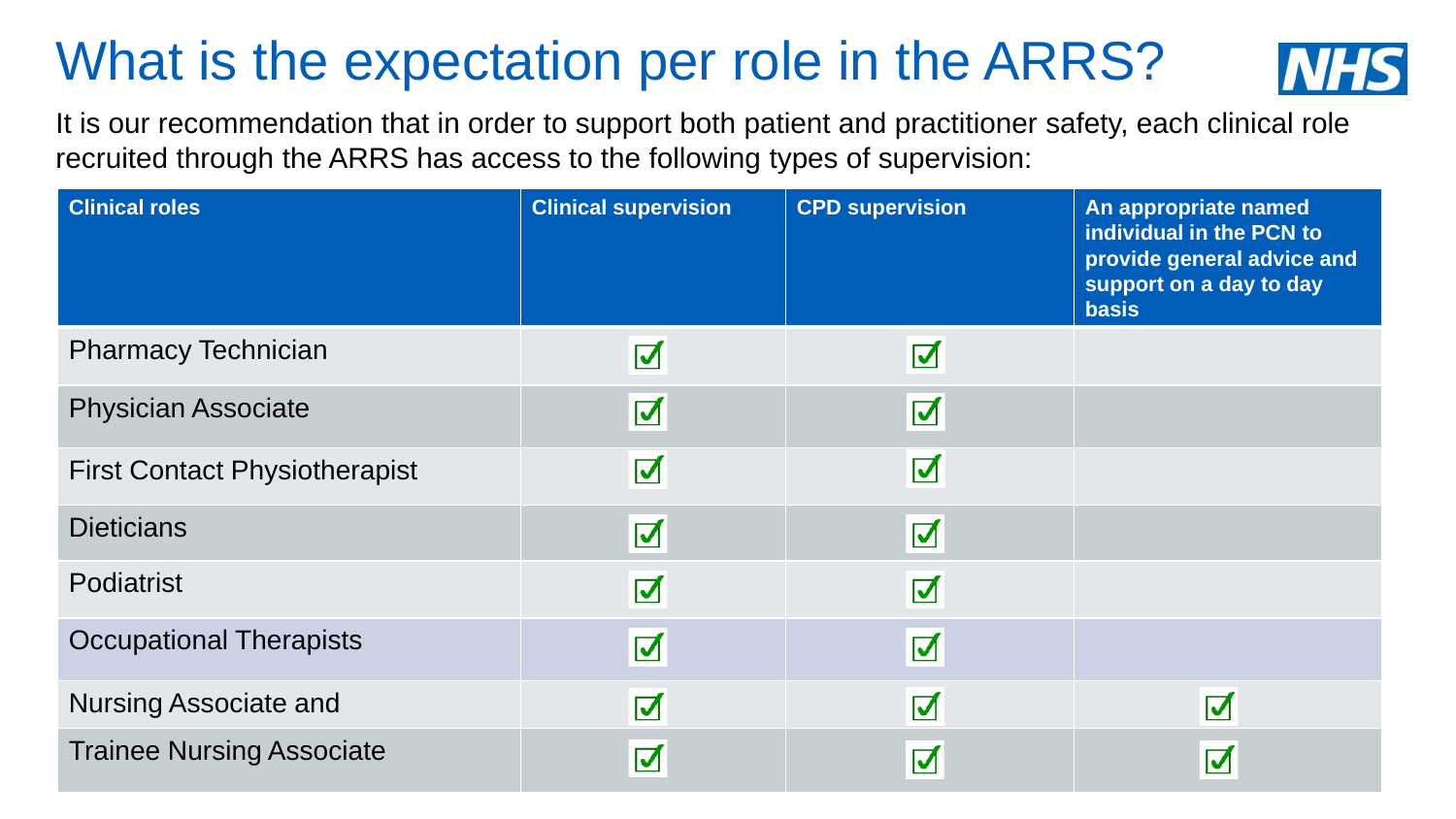## What is the expectation per role in the ARRS?



In the case of Clinical Pharmacists, the PCN DES specifically requests the following levels of supervision:

- each clinical pharmacist must receive a minimum of one supervision session per month by a senior clinical pharmacist;
- the senior clinical pharmacist must receive a minimum of one supervision session every three months by a GP clinical supervisor;
- each clinical pharmacist will have access to an assigned GP clinical supervisor for support and development;
- there will be a ratio of one senior clinical pharmacist to no more than five junior clinical pharmacists, with appropriate peer support and supervision in place.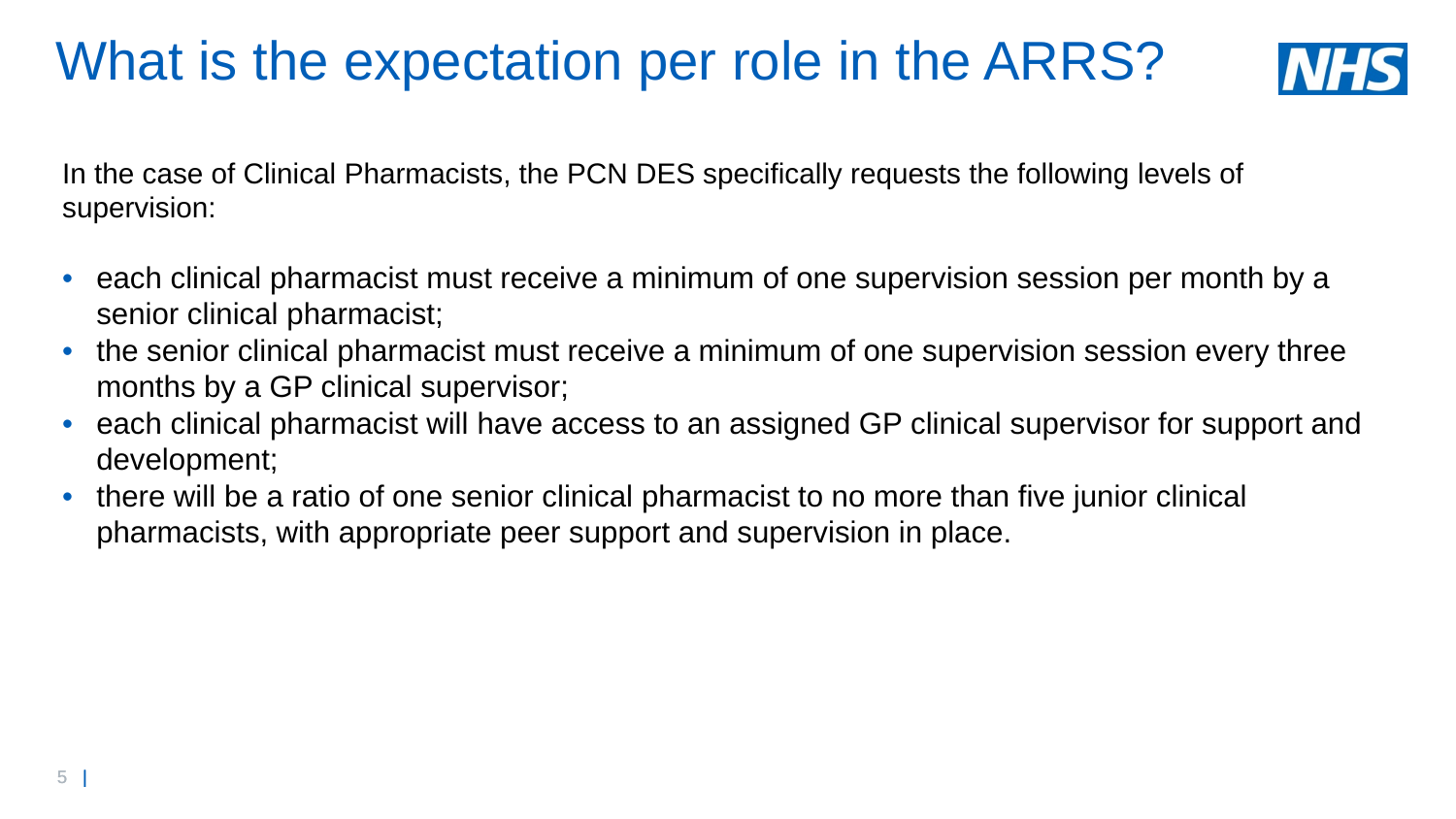# What is the expectation per role in the ARRS?

It is our recommendation that in order to support both patient and practitioner safety, each personalised care role recruited through the ARRS has access to the following types of supervision:

|                                                                                                                                                                                                                                                                                                                    | <b>Social Prescribing Link</b><br><b>Worker</b> | <b>Health and Wellbeing</b><br><b>Coach</b> | <b>Care Co-ordinator</b> |
|--------------------------------------------------------------------------------------------------------------------------------------------------------------------------------------------------------------------------------------------------------------------------------------------------------------------|-------------------------------------------------|---------------------------------------------|--------------------------|
| A first point of contact for general advice and support and (if<br>different) a GP to provide supervision. This could be provided<br>by one or more named individuals within the PCN.                                                                                                                              |                                                 |                                             |                          |
| It is recommended that link workers are also able to access<br>clinical supervision as described in the Social prescribing link<br>workers: Reference guide for primary care networks -<br>Technical Annex (Annex F), which can be from their GP<br>supervisor or another relevant health professional in the PCN. |                                                 |                                             |                          |
| Access to a GP (either their named supervisor or another<br>appropriate GP) to provide advice on patient related concerns<br>and to support with appropriate safeguarding procedures.                                                                                                                              |                                                 |                                             |                          |
| Attendance at the peer support networks run by NHS<br>England and NHS Improvement at ICS/STP level.                                                                                                                                                                                                                |                                                 |                                             |                          |
| Access to regular supervision from a health coaching mentor,<br>and individual and group coaching supervision from a suitably<br>qualified or experienced health coaching supervisor.                                                                                                                              |                                                 |                                             |                          |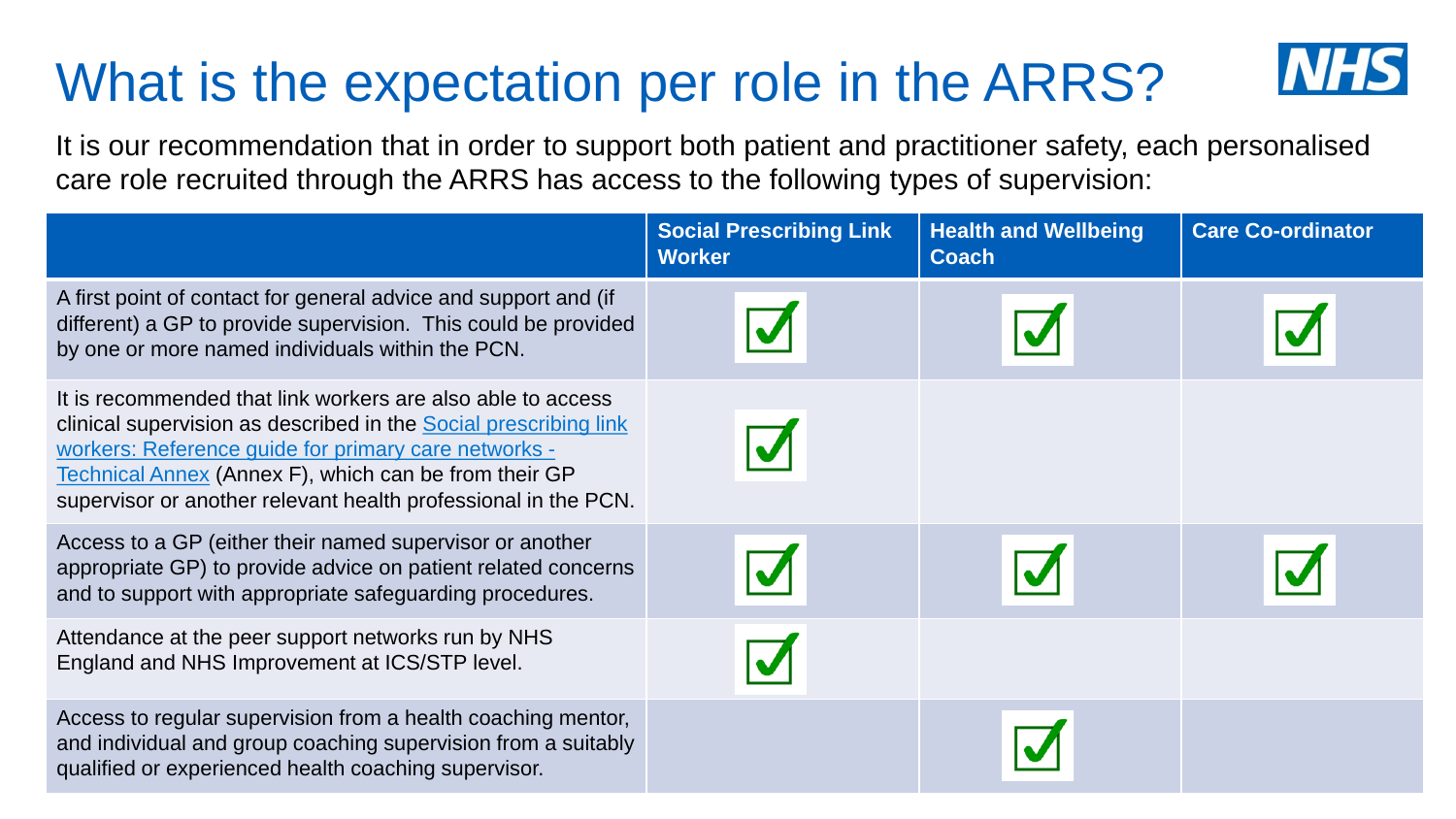#### What does good supervision look like?



- It is envisioned that good supervision will include the whole multi-disciplinary team, including clinicians and all three personalised care roles. We advise that all primary care staff recruited through the ARRS **meet regularly to reflect on their practice**, with the intention of learning, developing and providing high quality, safe care to patients. It is recognised that supervision can take a variety of forms to be effective.
- For clinical supervision, **joint clinics with a GP and an AHP are an effective way to identify learning needs, build the skills and confidence of the AHP**, but also builds trust across the two colleagues. It can also be beneficial to host MDT sessions, in which practitioners from a range of roles come together to reflect on patients and consider any learning opportunities.
- In addition, **[practices are asked to identify a named GP or verified and recognised advanced](https://www.hee.nhs.uk/our-work/advanced-clinical-practice) practitioner** who is available on the day to undertake debriefs and provide support and guidance to clinicians seeking further advice on a particular case.
- Putting the right level of supervision in place is **key for both staff and patient safety**. There are also additional benefits including staff retention - staff who feel supported in their role are also more likely to stay in post.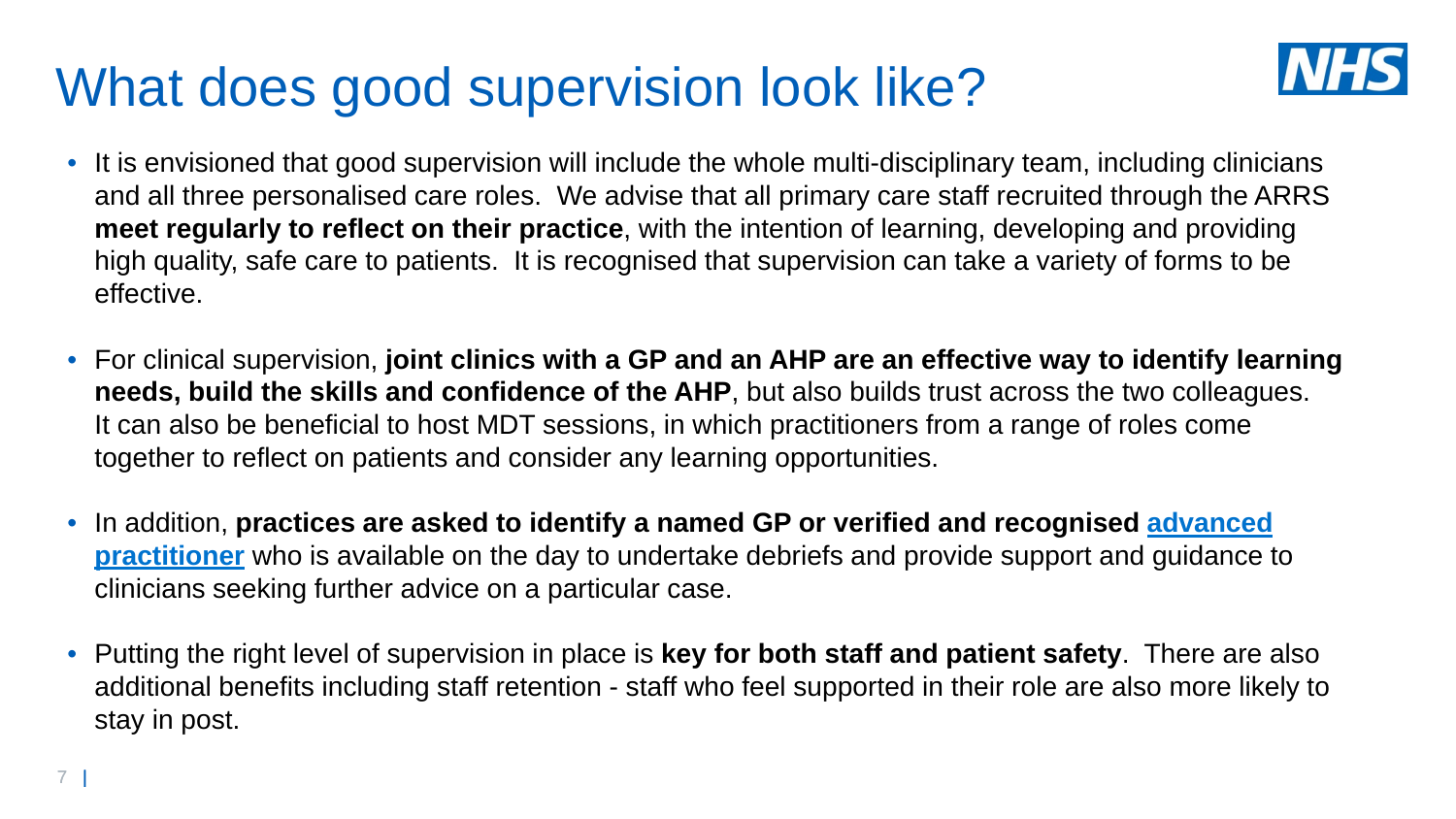#### Who can provide supervision?



- **Clinical supervision** is primarily provided by a GP or by a verified and recognised advanced practitioner.
- **CPD supervision** is usually provided by a line manager, however this could also be offered by a senior professional from across the multi-disciplinary team.
- Where there are different employment models in place, such as rotational working across a PCN and an NHS trust, it is the responsibility of the employing organisation to ensure there is appropriate clinical supervision in place. For example, for a paramedic working in primary care, their host organisation (their local ambulance trust) must ensure there are suitable arrangements in place.
- HEE have developed further guidance on Workplace Supervision for Advanced Clinical Practice which [can be found here: https://www.hee.nhs.uk/our-work/advanced-practice/reports-publications/workplace](https://www.hee.nhs.uk/our-work/advanced-practice/reports-publications/workplace-supervision-advanced-clinical-practice)supervision-advanced-clinical-practice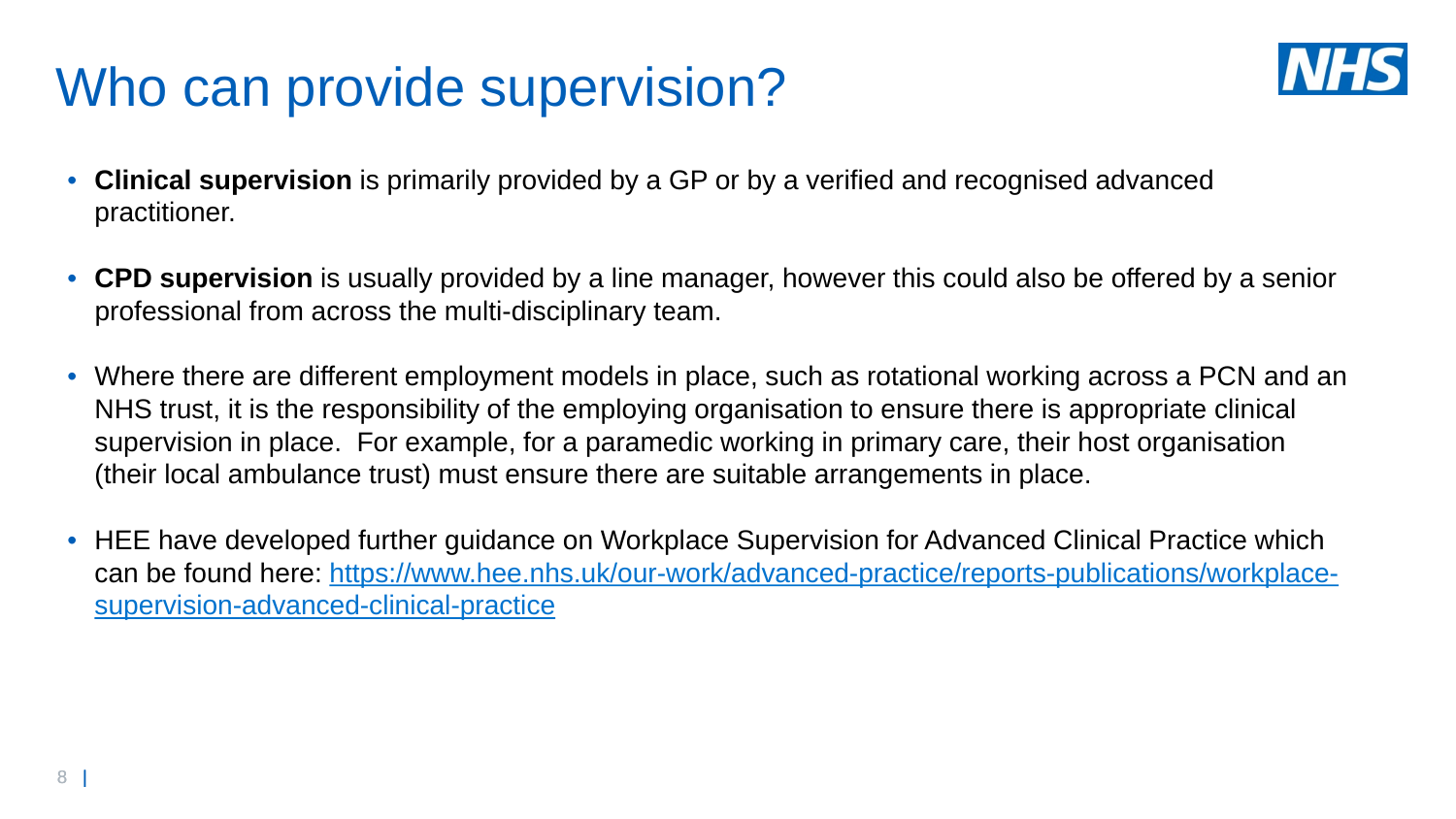

"Having worked in a range of primary care and practice settings, I have experienced a variety of supervision and support - initially as a paramedic, and then as an advanced paramedic. The best supervision experience, which enabled me to develop my competency and confidence within my role, was when I had regular joint clinics with a dedicated GP supervisor within the practice. Whilst there were more of these joint clinics at my initial start in primary care, as we developed trust in our supervisee-supervisor relationship, these clinics were then every four weeks. This worked well as, when I later undertook the prescribing course which mandated so many hours of direct supervision with a Designated Medical Practitioner, we were then able to implement these joint clinics more regularly. Because my GP supervisor and I had developed a relationship before this, and were used to this way of supervision, when we needed to do more for this course, it worked seamlessly.

I have also benefited enormously from the informal supervision and feedback in the surgery: Taking part in weekly practice meetings, which includes case based discussion, has been very helpful for my development - as well as building a relationship with other clinical members in the team. Both these elements together have ensured I have been able to keep a record of my practice development in my role and am able to evidence my competencies, crucial as part of my Continuing Professional Development requirements as a paramedic."

**Georgette Eaton, Advanced Paramedic Practitioner**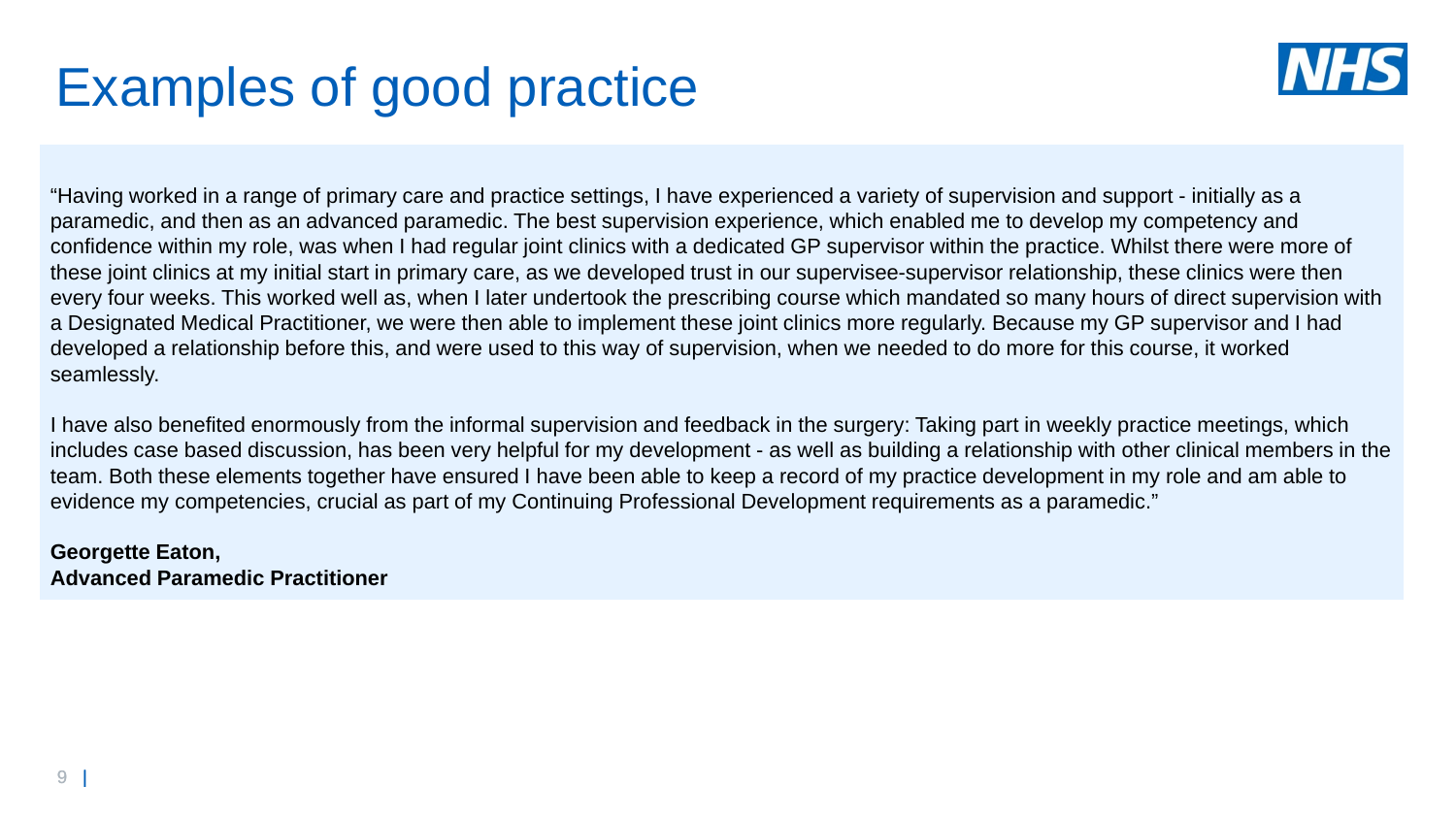

"As a First Contact Physiotherapist in primary care, having the right level of supervision is key to both my development and to providing safe patient care. Across my PCN, when a new FCP is appointed they are asked to complete an induction day at one of the practices in their PCN. On this induction day, they will be joined by a more experienced FCP who will share a competency document that we have developed locally (that outlines the role requirements and matches the HEE roadmap for FCPs), plus a second document we have developed that offers hints and tips on useful paths and processes for working across the local patch.

In the afternoon of the induction day, we'll complete a join clinic together, to enable feedback and provide support to the new starter. We'll then touch base again after two weeks in post, to go through any problem solving or concerns they have.

We offer formal clinical supervision every eight weeks, where we meet face to face at practice. There will be an observed clinic, after which we can discuss patients, concerns and any other elements such as wellbeing and annual leave requests. Each physiotherapist also has an FCP supervisor, plus a GP mentor for more specialist or medical development.

For day to day support, we have an FCP Whats App group for peer support or any on the day physio queries that we want to run past the group. If we have a medical or urgent query, there is always a doctor on duty at the practice to refer to."

**Emily Thomas, First Contact Physiotherapist**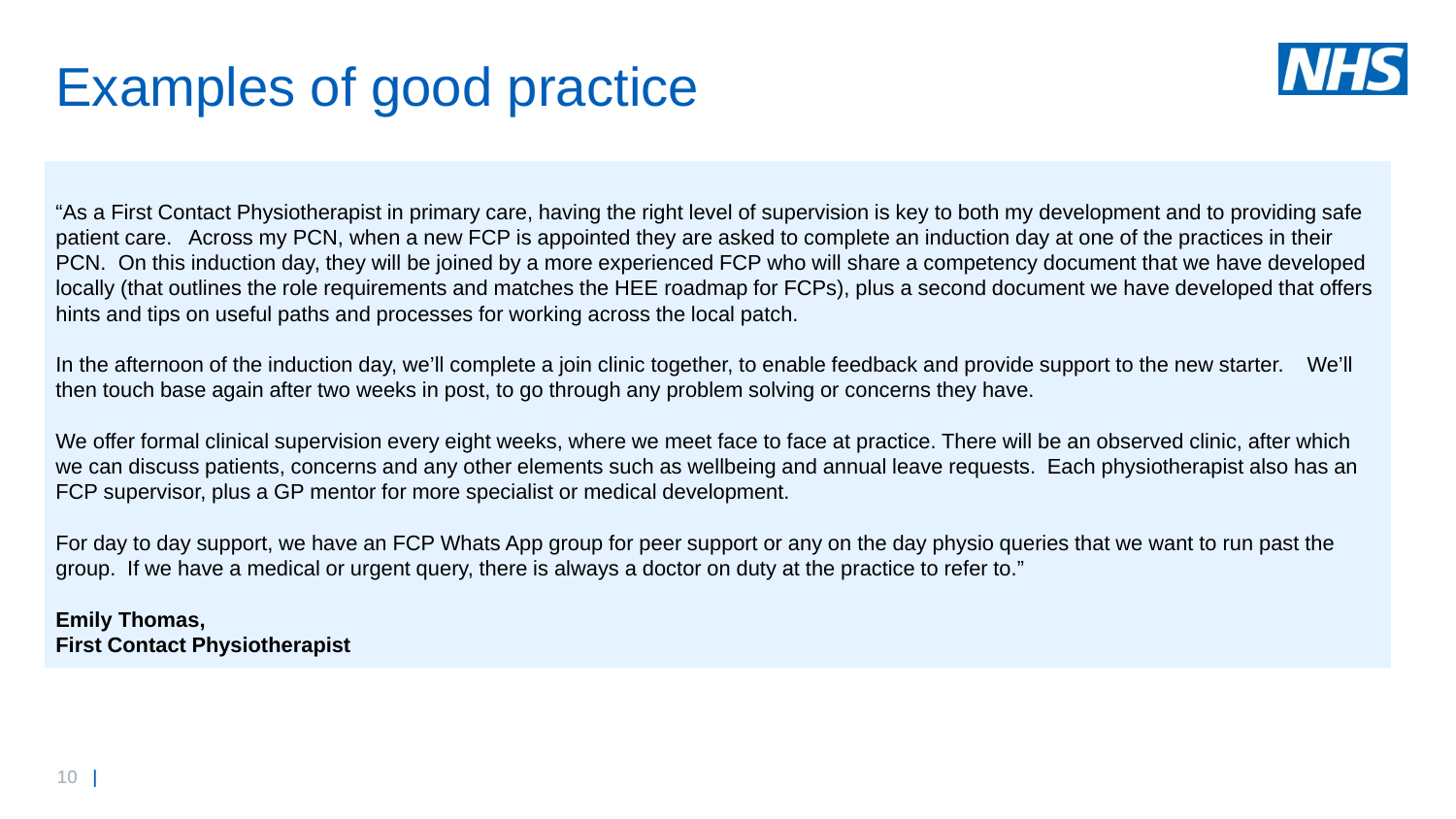

"In Wirral, our acute trust have been supporting primary care by hosting clinical pharmacists, and latterly pharmacy technicians, and rotating them into primary care networks. As part of this collaborative approach to working across systems, we have set up a standardised supervision programme that aims to be both supportive of staff development and offer colleagues someone to talk to for advice.

Our supervision model is based on the model used by the acute trust, which we have tailored slightly to support colleagues working in primary care. Each PCN has an assigned PCN Lead Pharmacist, who has oversight of all the pharmacists working across their PCN.

The level of supervision they offer meets the requirements outlined in the PCN DES, and is tailored to the level required per banding/role. For example, with our band 6 pharmacists we offer daily check-ins, alongside weekly supervision sessions with the PCN Lead Pharmacist to enable teaching and education, as well as an opportunity to reflect and ask questions. Our band 7s meet less frequently, but we operate through a hub model that enables them to stay in touch with people and have access to more senior colleagues when support or guidance is required.

Alongside the above supervision model, we ask our pharmacists to set objectives for each rotation they do. These objectives aim to provide staff with clarity on what is expected of them over the course of the rotation, and equally offers them opportunities to develop new skills and learn more about the wider system. To support with setting objectives and to offer an element of consistency in the quality of objectives set, the acute trust have developed a set of standard objectives (broken down by NHS AfC paygrade).

We also offer a range of additional networking and development opportunities, such as weekly all staff meetings, in which all our colleagues from across the acute trust and primary care can join, and regular "clinical bites" sessions, hosted by the PCN Lead Pharmacist, to share learning on focussed topics.

Director of Pharmacy and Meds Optimisation and Pharmacy System Lead MO Wirral Place For us as a system, its really key that we work together to support colleagues to develop and provide safe patient care." **Pippa Roberts,**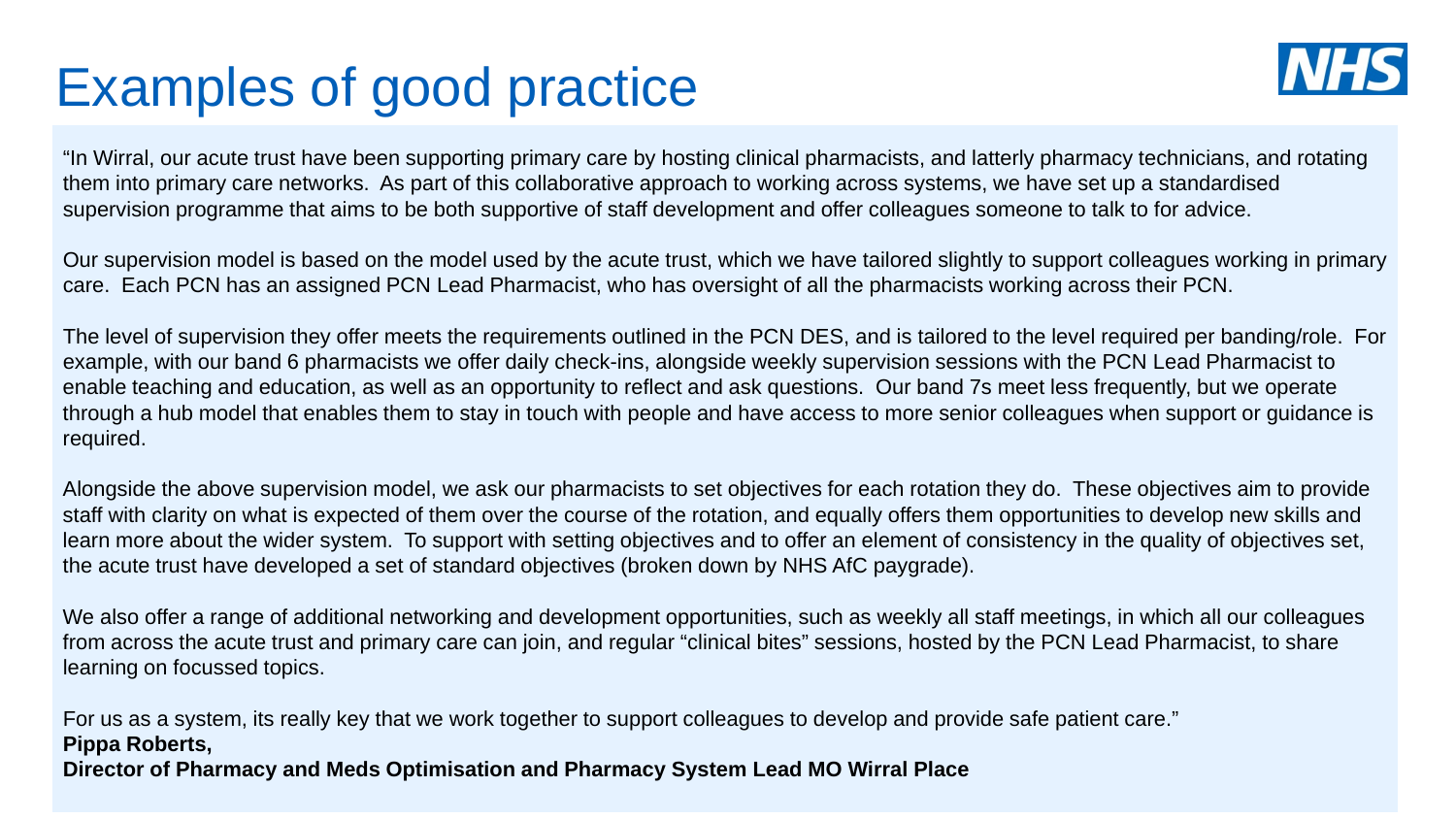

The East Riding of Yorkshire social prescribing service is run by the Humber Teaching NHS Foundation Trust, with link workers in every GP practice in the area. Natalie Belt is the service manager who leads the social prescribing work. "As an early adopter of social prescribing we worked closely with our first GP practice in 2016 to understand how the integration between primary care taking on a role like a social prescriber would work. We knew that it was all about relationships, communication and connectivity. If the practice staff were not supportive of it then the patients wouldn't benefit and be referred. From day one we felt it important to make staff part of the team which include ensuring they had an opportunity to shadow the practice workforce from reception to GP. The opportunity to sit with a GP and shadow an appointment really made a difference and allowed not only an understanding about how link workers could help to improve a patient outcome but also started a relationship and channel of communication. It was all part of the 'getting to know you' phase. The practice manager also plays a key role, acting as the invisible glue to bring social prescriber and practice team together as one. In all practices this has been achieved successfully and with impact."

Natalie Pallant is one of the link workers with the East Riding Social Prescribing service. She said: "As a community link worker for the Humber NHS I have always felt like part of a big team despite working alone within GP practice. Within our team we have regular contact with our senior including one-to-ones and team meetings. The locality teams have regular MDTs to discuss cases and share ideas and contacts that may have helped clients in the past. Because of the process of integrating within general practices I have also felt welcomed by them and valued as a member of their practice.

"In case of challenging clients on being unsure of how you can help, the team regular share information so there is always help at hand. It is an extremely rewarding job."

**Natalie Pallant, Community Link Worker**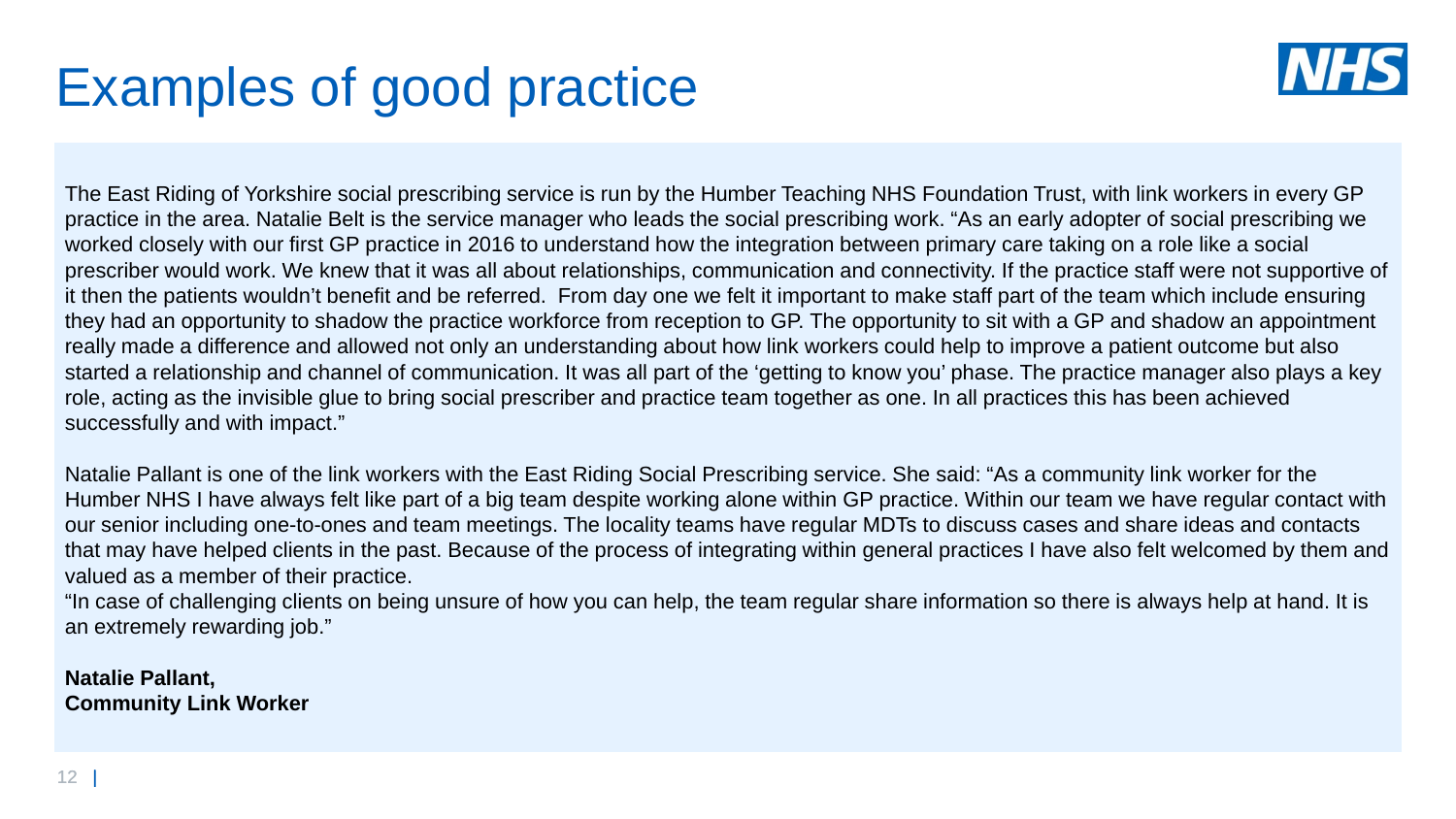

"Once a week we organise a peer supervision/support meeting where we take in in turn to chair the meeting and share our cases we have had from the week, sharing ideas on how we dealt with them and ask the other social prescribing link worker for support and advice on how they would deal with it. We also have a shared drive where we can shared advice, services and things we have found useful. Alongside this, we have a group chat where we can ask advice for numbers for services or support if we are struggling on how best to help a patient."

#### **Anonymous, Social Prescribing Link Worker**

"My advice would be to support your social prescribing link worker and provide clinical supervision to ensure they embed into your network and practice. They will find some fantastic resources which are in your own community and provide sustainable and real solutions for your patients."

#### **Dr Mohan Sekeram**

**GP**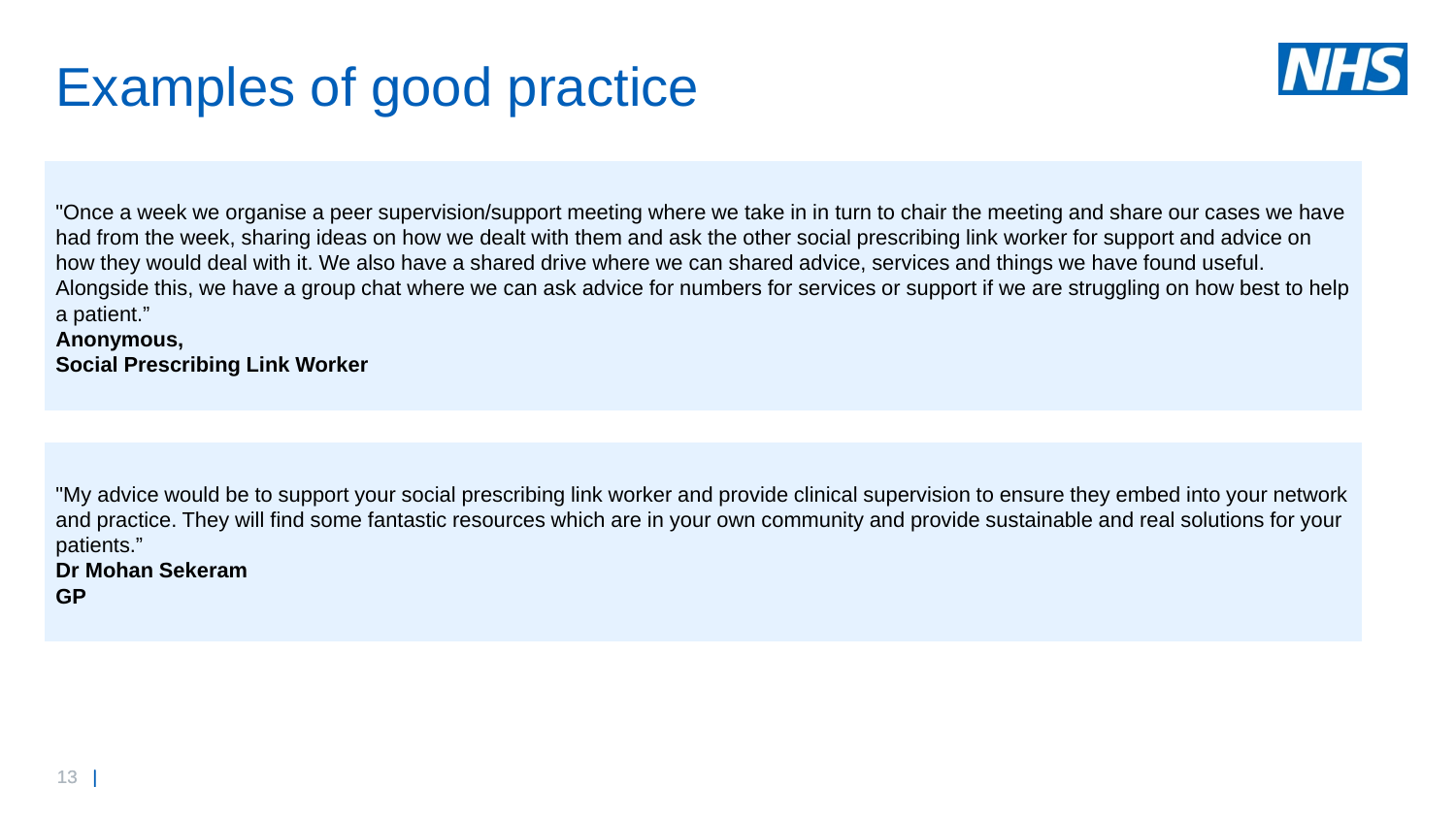#### Resources and links



- Care Quality Commission.
	- <https://www.cqc.org.uk/>
- Chartered Society of Physiotherapy: First Contact Physiotherapy.
	- <https://www.csp.org.uk/professional-clinical/improvement-innovation/first-contact-physiotherapy-0>
- Chartered Society of Physiotherapy: Advanced Practice Physiotherapy.
	- <https://www.csp.org.uk/professional-clinical/professional-guidance/advanced-practice-physiotherapy>
- Delivering universal personalised care.
	- <https://www.england.nhs.uk/personalisedcare/upc/>
- Health Education England: Advanced Practice
	- <https://www.hee.nhs.uk/our-work/advanced-clinical-practice>
- Health Education England: Workplace Supervision for Advanced Clinical Practice
	- <https://www.hee.nhs.uk/our-work/advanced-practice/reports-publications/workplace-supervision-advanced-clinical-practice>
- Network Contract Directed Enhanced Service (DES) Contract Specification 2020/21 PCN Entitlements and Requirements.
	- <https://www.england.nhs.uk/publication/des-contract-specification-2020-21-pcn-entitlements-and-requirements/>
- Network Contract Directed Enhanced Service: Additional Roles Reimbursement Scheme Guidance.
	- [https://www.england.nhs.uk/wp-content/uploads/2019/12/network-contract-des-additional-roles-reimbursement-scheme](https://www.england.nhs.uk/wp-content/uploads/2019/12/network-contract-des-additional-roles-reimbursement-scheme-guidance-december2019.pdf)guidance-december2019.pdf